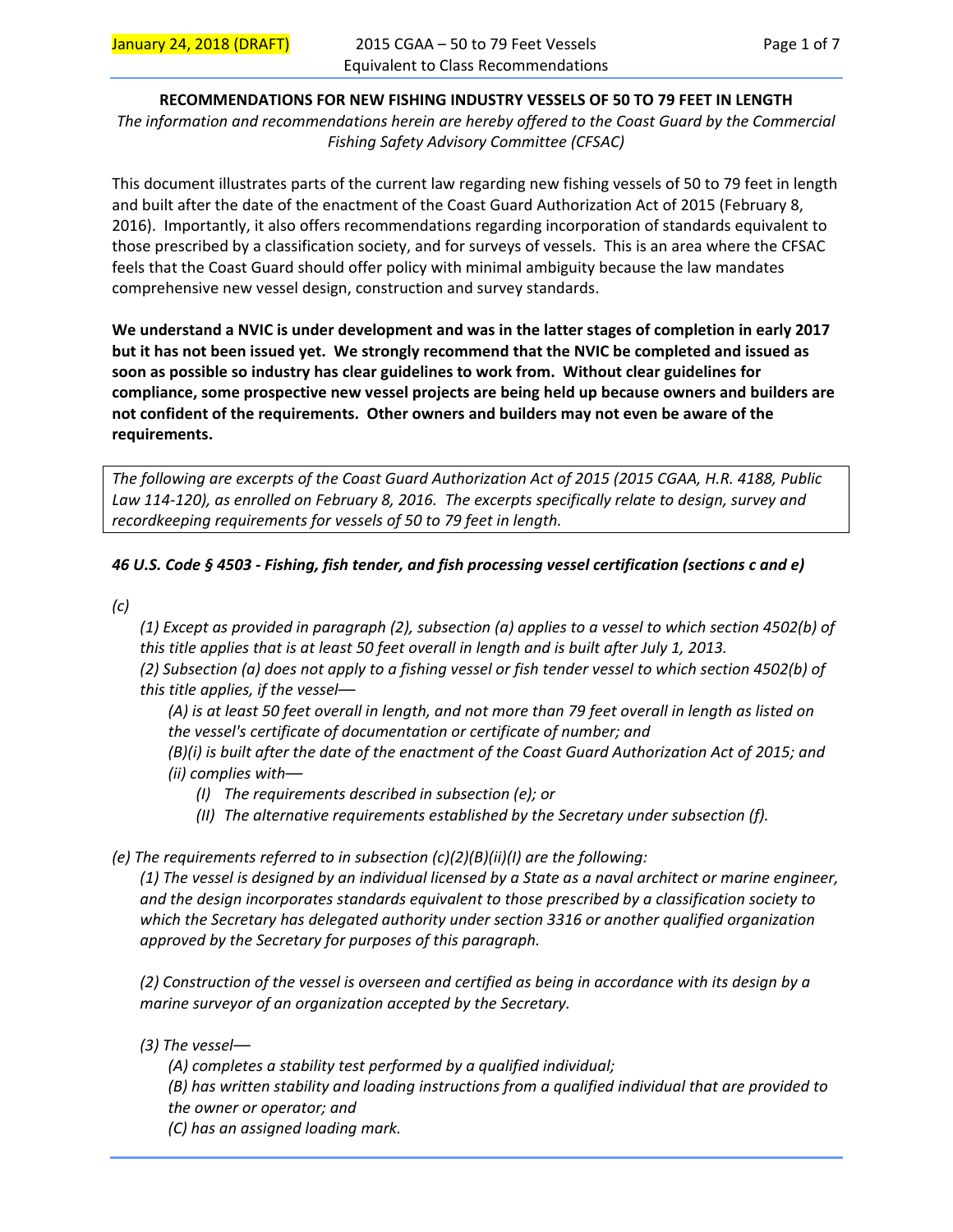*(4) The vessel is not substantially altered without the review and approval of an individual licensed by a State as a naval architect or marine engineer before the beginning of such substantial alteration.* 

*(5) The vessel undergoes a condition survey at least twice in 5 years, not to exceed 3 years between surveys, to the satisfaction of a marine surveyor of an organization accepted by the Secretary.* 

*(6) The vessel undergoes an out‐of‐water survey at least once every 5 years to the satisfaction of a marine surveyor of an organization accepted by the Secretary.* 

*(7) Once every 5 years and at the time of a substantial alteration to such vessel, compliance of the vessel with the requirements of paragraph (3) is reviewed and updated as necessary.* 

*(8) For the life of the vessel, the owner of the vessel maintains records to demonstrate compliance*  with this subsection and makes such records readily available for inspection by an official authorized *to enforce this chapter.* 

The following are comments and recommendations regarding applicability and implementation of the above law as it specifically relates to new fishing vessels and fish tender vessels of 50 to 79 feet in length.

## 4503(c)(2)(A)

- Requirement: Classification certification does not apply to a fishing vessel or fish tender vessel to which section 4502(b) of this title applies, if the vessel is at least 50 feet overall in length, and not more than 79 feet overall in length as listed on the vessel's certificate of documentation or certificate of number.
- Recommendation for compliance: The 50 feet threshold is Overall Length as defined in 46 CFR 69.203, and the 79 feet threshold is Registered Length as defined in 46 CFR 69.53. *Temporary policy has already applied this recommendation.*
- 4503(e)(1)
	- Requirement: The vessel must be designed by an individual licensed by a State as a naval architect or marine engineer.
	- Recommendation for compliance: Some U.S. states offer Professional Engineer licenses in Naval Architecture and Marine Engineering. Individuals must carry a current Professional Engineer license in Naval Architecture and Marine Engineering from a U.S. state to qualify for this purpose.

4503(e)(1)

- Requirement: The design must incorporate standards equivalent to those prescribed by a classification society to which the Secretary has delegated authority under section 3316 or another qualified organization approved by the Secretary.
- Recommendation for compliance: Incorporate the information in **Exhibit (1)** to this paper, to certify the vessel has been designed to the classification rules or the necessary equivalent standards.

4503(e)(2)

 Requirement: Construction of the vessel must be overseen and certified as being in accordance with its design by a marine surveyor of an organization accepted by the Secretary.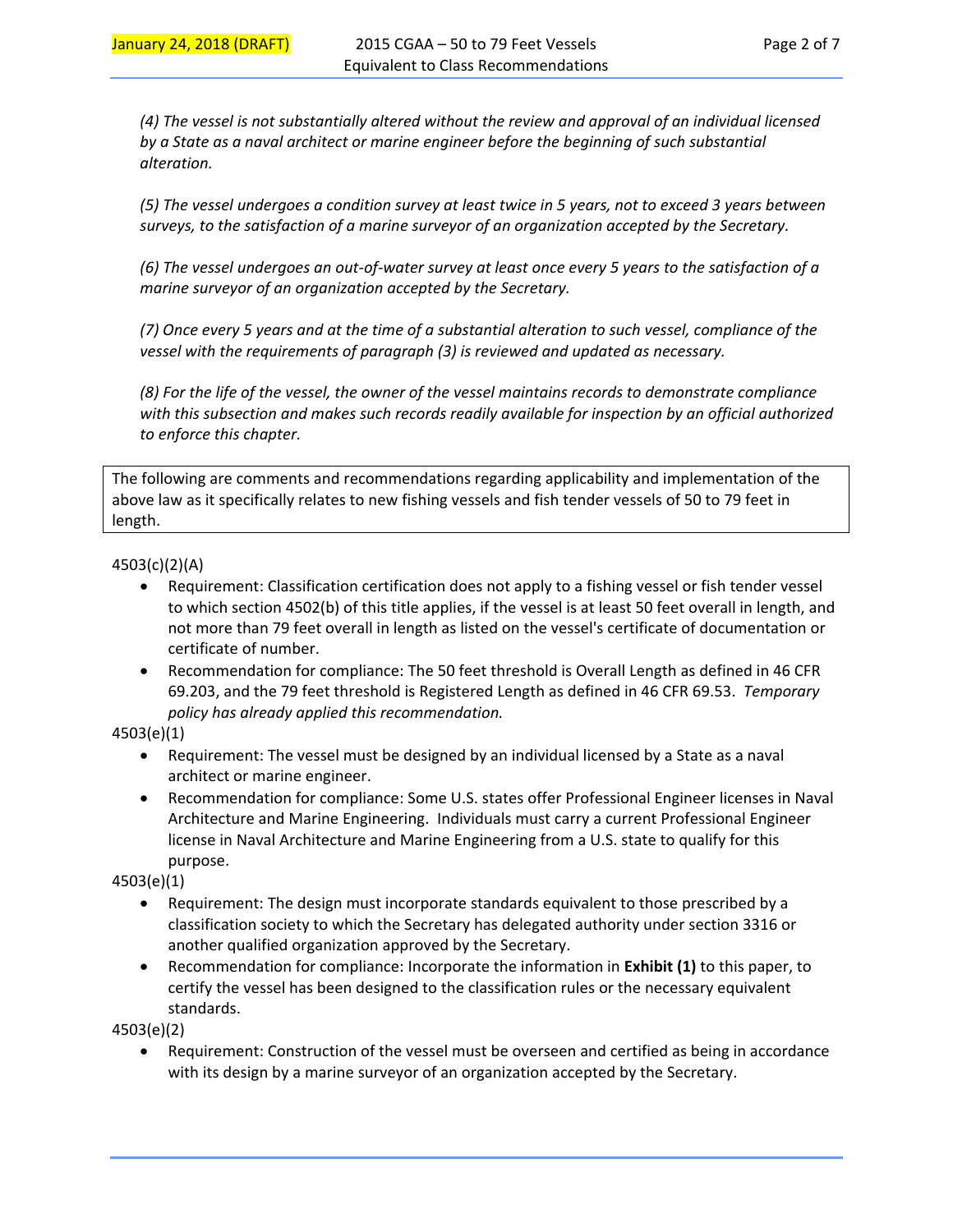Recommendation for compliance: First, cite documentation that the surveyor is a member of a Coast Guard accepted organization. Second, incorporate the information in **Exhibit (2)** to this paper to certify the vessel has been surveyed as being in accordance with its design.

4503(e)(3)

- Requirement: The vessel must complete a stability test performed by a qualified individual; has written stability and loading instructions from a qualified individual that are provided to the owner or operator; and has an assigned loading mark.
- Recommendation for compliance:
	- $\circ$  The most common test for a "qualified individual" is state licensing as a naval architect and/or marine engineer. In states where this Professional Engineer license is offered, an individual must be licensed as a Professional Engineer to perform stability tests because it is considered an engineering function in those states.
	- o Stability criteria must meet current regulations in 46 CFR Part 28, with maximum righting arm adjustment allowed by *IMO Voluntary Guidelines for the Design, Construction and Equipment of Small Fishing Vessels 2005, Regulation 3.2.1.2*.
	- o Alternatively, if specific geographical and weather restrictions are applied to the vessel routing, lesser stability criteria may be applied at the discretion of the naval architect or marine engineer. This is commonly done for U.S. flag passenger vessels and cargo vessels.

4503(e)(4)

- Requirement: The vessel shall not be substantially altered without the review and approval of an individual licensed by a State as a naval architect or marine engineer before the beginning of such substantial alteration.
- Recommendation for compliance: This requirement is self-evident.

4503(e)(5)

- Requirement: The vessel must undergo a condition survey at least twice in 5 years, not to exceed 3 years between surveys, to the satisfaction of a marine surveyor of an organization accepted by the Secretary.
- Recommendation for compliance: This requirement is self-evident.

4503(e)(6)

- Requirement: The vessel must undergo an out‐of‐water survey at least once every 5 years to the satisfaction of a marine surveyor of an organization accepted by the Secretary.
- Recommendation for compliance: This requirement is self-evident.

4503(e)(7)

- Requirement: Once every 5 years and at the time of a substantial alteration to such vessel, compliance of the vessel with the requirements of paragraph (3) must be reviewed and updated as necessary.
- Recommendation for compliance: The naval architect or marine engineer must review the vessel's stability at these stages. This can be either by inclining experiment, deadweight survey, or weight estimate; as determined by the naval architect or marine engineer. If the changes constitute a Substantial Alteration as defined by 46 CFR 28.501 then new stability calculations and instructions shall be provided by the naval architect or marine engineer.

4503(e)(8)

- Requirement: For the life of the vessel, the owner of the vessel must maintain records to demonstrate compliance with this subsection and makes such records readily available for inspection by an official authorized to enforce this chapter.
- Recommendation for compliance: This requirement is self-evident but the owner should enlist a naval architect or marine engineer to coordinate the recordkeeping effort.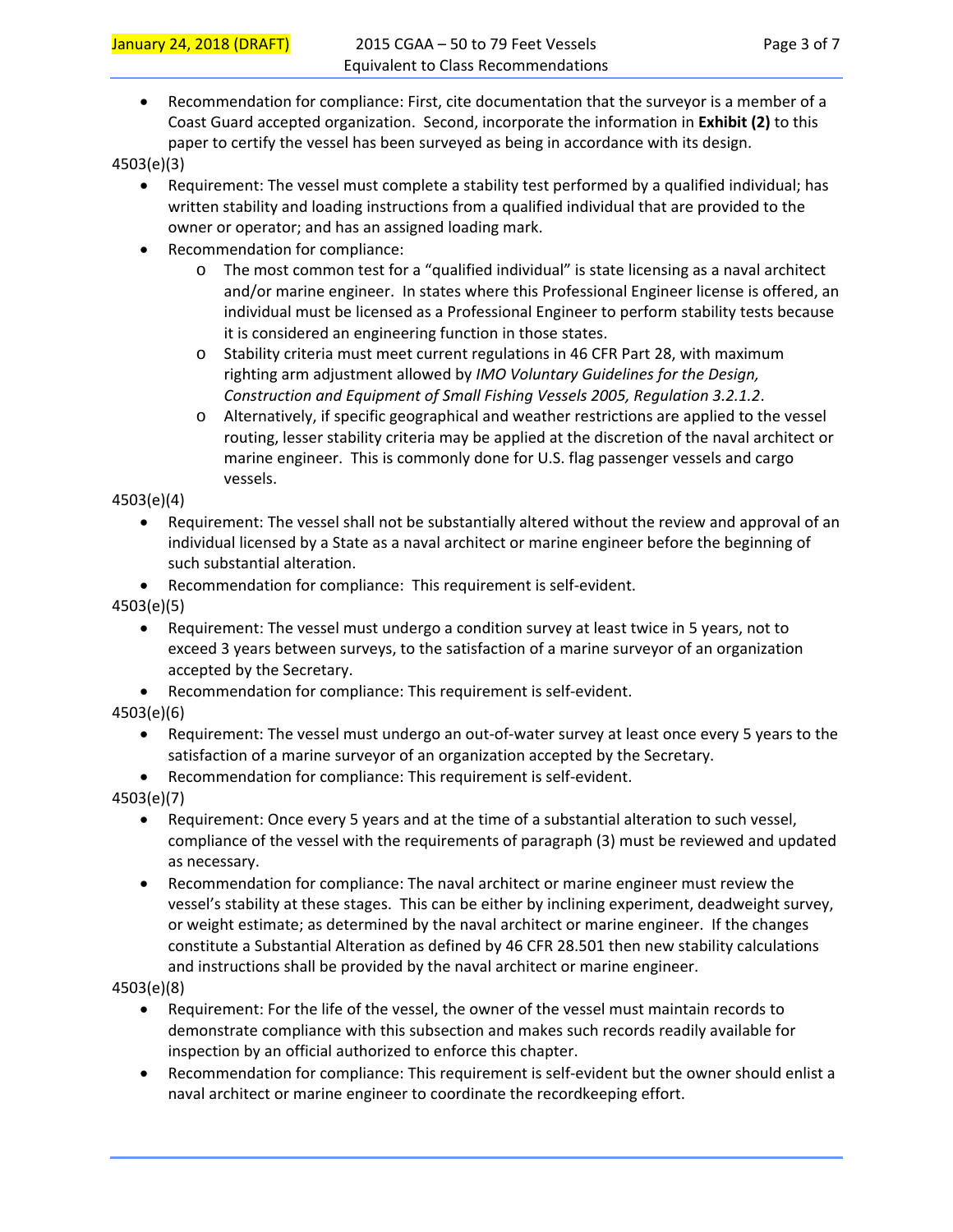#### **Exhibit (1): Recommended format for documenting design compliance with 4503(e)(1)**

FISHING VESSELS OF 50 TO 79 FEET IN LENGTH: Certification of compliance with design requirements of 46 USC 4503(e)(1). Classification rule basis, or alternate standard if applicable, must be indicated for all vessel parts and systems normally requiring classification. This document must be accompanied by the naval architect's or marine engineer's Professional Engineer seal and signature, that designed the vessel. The document must be submitted to the Coast Guard District Commander (Attn: Fishing Vessel Safety Coordinator) in charge of the district in which the vessel is built and where the vessel is homeported.

## **Vessel Dimensions and General Description:** 78.7'L x 37.0'B x 13.5'D Steel Fishing Vessel (87.0' LOA)

## **DESIGN DRAWINGS AND DOCUMENTS**

*Note: Drawings and documents should be developed that are equivalent to those required by classification societies. This task will vary in scope and presentation, depending on the size and complexity of the vessel, so a specific list of Coast Guard required drawings and documents is not recommended but rather should be developed by the designer for each vessel project. However, each classification society lists design document requirements in their rule books so it is recommended that the Coast Guard simply require that "design documents must be developed that are equivalent to those required by classification societies" or similar effective wording. If this is done, it may be a good idea to offer a definition of "design documents" as drawings, plans, reports … etc.* 

| <b>Vessel Part or</b><br><b>System</b>                                                 | <b>Classification</b><br>Rule<br>Reference | <b>Alternate</b><br><b>Standard</b> | <b>Comments and/or Reasoning for Alternate Standard</b>  |  |  |  |  |  |
|----------------------------------------------------------------------------------------|--------------------------------------------|-------------------------------------|----------------------------------------------------------|--|--|--|--|--|
| ABS RULES FOR MATERIALS AND WELDING                                                    |                                            |                                     |                                                          |  |  |  |  |  |
| (MW) 2018 EDITION                                                                      |                                            |                                     |                                                          |  |  |  |  |  |
| Materials -                                                                            | Chapter 1                                  | ASTM A-36                           | Common material with similar characteristics to ABS      |  |  |  |  |  |
| Hull                                                                                   |                                            | steel                               | Grade A steel. Other materials are considered on a       |  |  |  |  |  |
| Construction                                                                           |                                            |                                     | case by case basis.                                      |  |  |  |  |  |
| Materials $-$                                                                          | Chapter 2                                  | Commercial                          | Equipment (anchors, anchor chain, etc.) is optional      |  |  |  |  |  |
| Equipment                                                                              |                                            |                                     | class, not applied to this project.                      |  |  |  |  |  |
| Materials $-$                                                                          | Chapter 3                                  |                                     | Compliance with ABS is intended, except no ABS           |  |  |  |  |  |
| Machinery,                                                                             |                                            |                                     | witness of material tests                                |  |  |  |  |  |
| etc.                                                                                   |                                            |                                     |                                                          |  |  |  |  |  |
| Welding and                                                                            | Chapter 4                                  |                                     | Compliance with ABS is intended, except no ABS           |  |  |  |  |  |
| Fabrication                                                                            |                                            |                                     | witness of weld material                                 |  |  |  |  |  |
| ABS RULES FOR BUILDING AND CLASSING STEEL VESSELS UNDER 90 METERS (295 FEET) IN LENGTH |                                            |                                     |                                                          |  |  |  |  |  |
| (SMR) 2018 EDITION                                                                     |                                            |                                     |                                                          |  |  |  |  |  |
| PART 3 HULL CONSTRUCTION AND EQUIPMENT                                                 |                                            |                                     |                                                          |  |  |  |  |  |
| Hull                                                                                   | Chapter 2                                  |                                     | Use ABS rules except where not compatible with           |  |  |  |  |  |
| <b>Structures</b>                                                                      |                                            |                                     | fishing vessels. ABS structural rules were generally     |  |  |  |  |  |
| and                                                                                    |                                            |                                     | developed for larger vessels.                            |  |  |  |  |  |
| Arrangements                                                                           |                                            |                                     |                                                          |  |  |  |  |  |
| Subdivision                                                                            | Chapter 3                                  |                                     | See Part 5, Chapter 12, Sections 3-5                     |  |  |  |  |  |
| and Stability                                                                          |                                            |                                     |                                                          |  |  |  |  |  |
| <b>Fire Safety</b>                                                                     | Chapter 4                                  |                                     | Section 1 Structural Fire Protection is not required for |  |  |  |  |  |
| <b>Measures</b>                                                                        |                                            |                                     | this size vessel. Appendix 1 Fiber Reinforced Plastic    |  |  |  |  |  |
|                                                                                        |                                            |                                     | (FRP) Gratings standards will be complied with.          |  |  |  |  |  |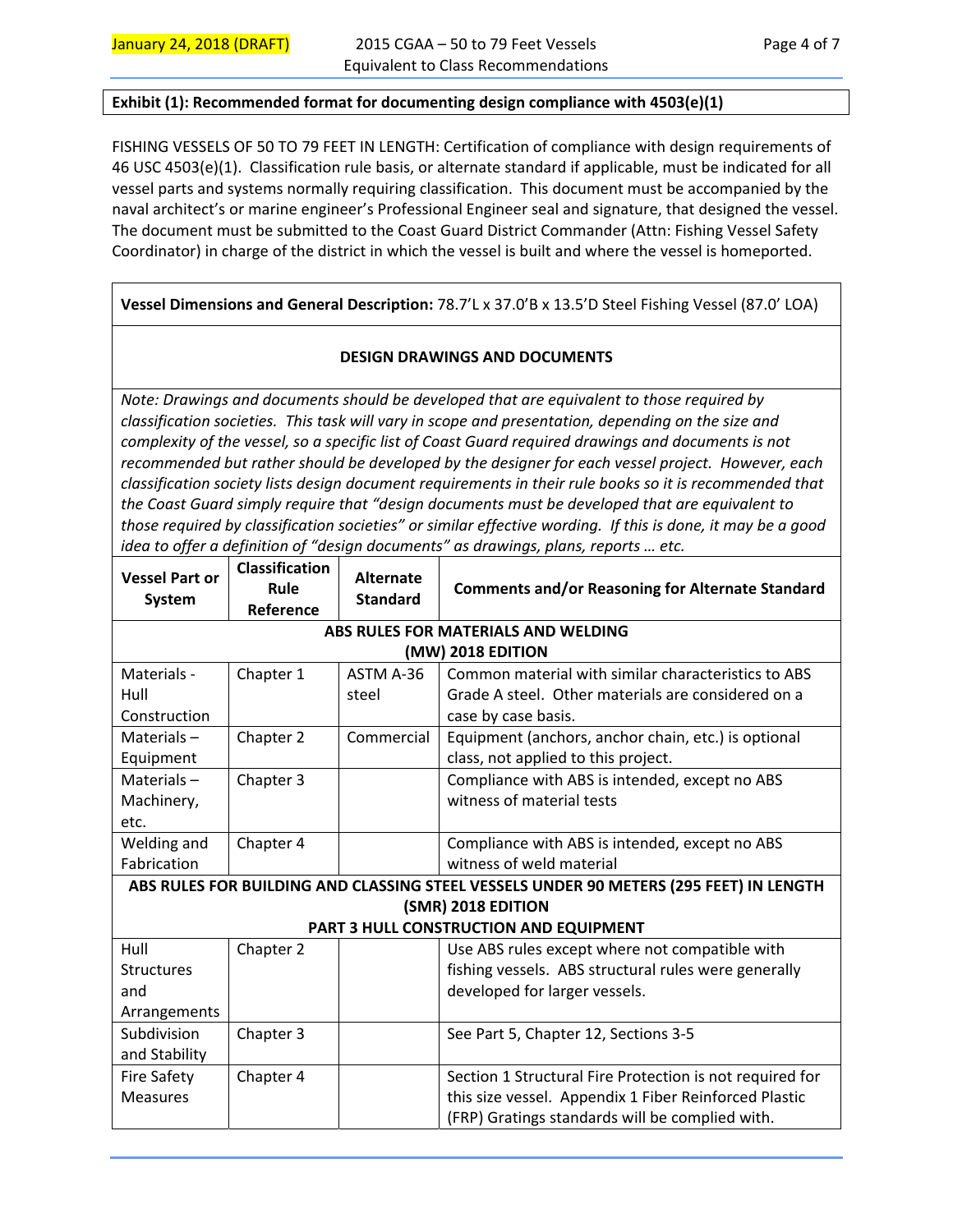| Equipment                                                                                                                                                                                                    | Chapter 5                                        | 46 CFR | Equipment (anchors, anchor chain, etc.) is not required                                                                                                                                                                                                                                                                  |  |  |  |  |
|--------------------------------------------------------------------------------------------------------------------------------------------------------------------------------------------------------------|--------------------------------------------------|--------|--------------------------------------------------------------------------------------------------------------------------------------------------------------------------------------------------------------------------------------------------------------------------------------------------------------------------|--|--|--|--|
|                                                                                                                                                                                                              |                                                  | 28.235 | to be classed but the alternate standard is required.                                                                                                                                                                                                                                                                    |  |  |  |  |
| Navigation                                                                                                                                                                                                   | Chapter 6                                        |        | Parts of this rule are not reasonable for fishing vessels                                                                                                                                                                                                                                                                |  |  |  |  |
|                                                                                                                                                                                                              |                                                  |        | but as much as practical will be applied.                                                                                                                                                                                                                                                                                |  |  |  |  |
| Testing, Trials                                                                                                                                                                                              | Chapter 7                                        |        | Compliance with ABS is intended, except no ABS                                                                                                                                                                                                                                                                           |  |  |  |  |
| and Surveys                                                                                                                                                                                                  |                                                  |        | witness of tests                                                                                                                                                                                                                                                                                                         |  |  |  |  |
| During                                                                                                                                                                                                       |                                                  |        |                                                                                                                                                                                                                                                                                                                          |  |  |  |  |
| Construction                                                                                                                                                                                                 |                                                  |        |                                                                                                                                                                                                                                                                                                                          |  |  |  |  |
| $-$ Hull                                                                                                                                                                                                     |                                                  |        |                                                                                                                                                                                                                                                                                                                          |  |  |  |  |
|                                                                                                                                                                                                              |                                                  |        | ABS RULES FOR BUILDING AND CLASSING STEEL VESSELS UNDER 90 METERS (295 FEET) IN LENGTH                                                                                                                                                                                                                                   |  |  |  |  |
| (SMR) 2018 EDITION                                                                                                                                                                                           |                                                  |        |                                                                                                                                                                                                                                                                                                                          |  |  |  |  |
| PART 4 VESSEL SYSTEMS AND MACHINERY                                                                                                                                                                          |                                                  |        |                                                                                                                                                                                                                                                                                                                          |  |  |  |  |
| General                                                                                                                                                                                                      | Chapter 1                                        |        | Certification of machinery is not required for this                                                                                                                                                                                                                                                                      |  |  |  |  |
|                                                                                                                                                                                                              |                                                  |        | vessel. Submittal of plans to classification society is                                                                                                                                                                                                                                                                  |  |  |  |  |
|                                                                                                                                                                                                              |                                                  |        | not required for this vessel. Definitions in this Chapter                                                                                                                                                                                                                                                                |  |  |  |  |
|                                                                                                                                                                                                              |                                                  |        | are acknowledged and used in the design.                                                                                                                                                                                                                                                                                 |  |  |  |  |
| <b>Prime Movers</b>                                                                                                                                                                                          | Chapter 2                                        |        | Compliance with ABS is intended, except no ABS                                                                                                                                                                                                                                                                           |  |  |  |  |
|                                                                                                                                                                                                              |                                                  |        | witness of material tests                                                                                                                                                                                                                                                                                                |  |  |  |  |
| Propulsion                                                                                                                                                                                                   | Chapter 3                                        |        | Compliance with ABS is intended, except no ABS                                                                                                                                                                                                                                                                           |  |  |  |  |
| and                                                                                                                                                                                                          |                                                  |        | witness of material tests                                                                                                                                                                                                                                                                                                |  |  |  |  |
|                                                                                                                                                                                                              |                                                  |        |                                                                                                                                                                                                                                                                                                                          |  |  |  |  |
|                                                                                                                                                                                                              |                                                  |        |                                                                                                                                                                                                                                                                                                                          |  |  |  |  |
|                                                                                                                                                                                                              |                                                  |        |                                                                                                                                                                                                                                                                                                                          |  |  |  |  |
|                                                                                                                                                                                                              |                                                  |        |                                                                                                                                                                                                                                                                                                                          |  |  |  |  |
|                                                                                                                                                                                                              |                                                  |        |                                                                                                                                                                                                                                                                                                                          |  |  |  |  |
|                                                                                                                                                                                                              |                                                  |        |                                                                                                                                                                                                                                                                                                                          |  |  |  |  |
|                                                                                                                                                                                                              |                                                  |        |                                                                                                                                                                                                                                                                                                                          |  |  |  |  |
|                                                                                                                                                                                                              |                                                  |        |                                                                                                                                                                                                                                                                                                                          |  |  |  |  |
|                                                                                                                                                                                                              |                                                  |        |                                                                                                                                                                                                                                                                                                                          |  |  |  |  |
|                                                                                                                                                                                                              |                                                  |        |                                                                                                                                                                                                                                                                                                                          |  |  |  |  |
|                                                                                                                                                                                                              |                                                  |        |                                                                                                                                                                                                                                                                                                                          |  |  |  |  |
|                                                                                                                                                                                                              |                                                  |        |                                                                                                                                                                                                                                                                                                                          |  |  |  |  |
|                                                                                                                                                                                                              |                                                  |        |                                                                                                                                                                                                                                                                                                                          |  |  |  |  |
|                                                                                                                                                                                                              |                                                  |        |                                                                                                                                                                                                                                                                                                                          |  |  |  |  |
|                                                                                                                                                                                                              |                                                  |        |                                                                                                                                                                                                                                                                                                                          |  |  |  |  |
| Maneuvering<br>Machinery<br>Pumps and<br>Piping<br>Systems<br>Fire<br>Extinguishing<br>Systems<br>Electrical<br>Installations<br>Shipboard<br>Automatic or<br>Remote<br>Control and<br>Monitoring<br>Systems | Chapter 4<br>Chapter 5<br>Chapter 6<br>Chapter 7 |        | Compliance with ABS is intended, except no ABS<br>witness of material tests<br>Compliance with ABS is intended, except no ABS<br>witness of material tests<br>Compliance with ABS is intended, except no ABS<br>witness of material tests<br>Compliance with ABS is intended, except no ABS<br>witness of material tests |  |  |  |  |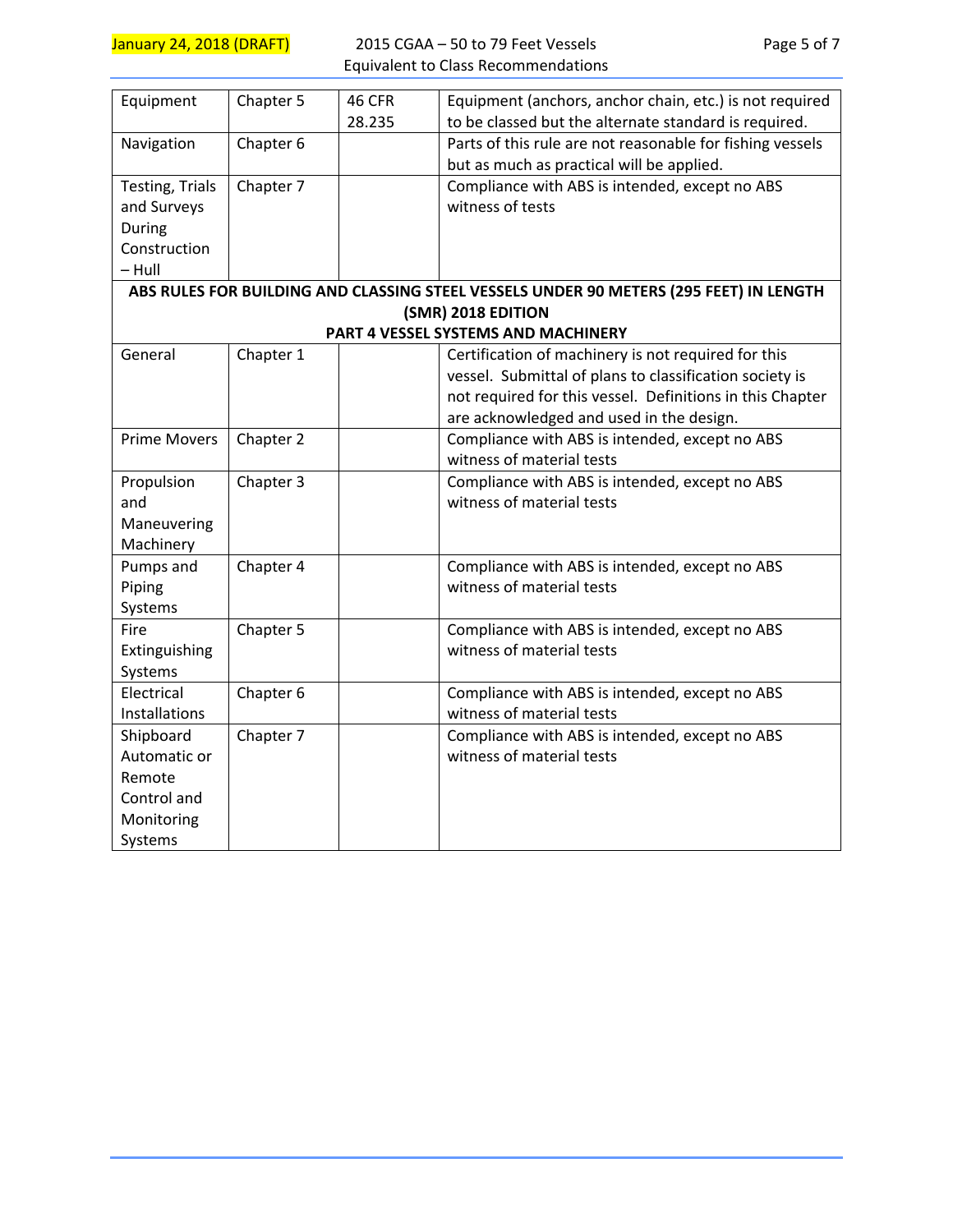| ABS RULES FOR BUILDING AND CLASSING STEEL VESSELS UNDER 90 METERS (295 FEET) IN LENGTH |                                      |                                                            |                                                                                                                                                                                                                                                                                                                                                                                                                                                                                                                                                                                                                                                                                                         |  |  |  |  |  |
|----------------------------------------------------------------------------------------|--------------------------------------|------------------------------------------------------------|---------------------------------------------------------------------------------------------------------------------------------------------------------------------------------------------------------------------------------------------------------------------------------------------------------------------------------------------------------------------------------------------------------------------------------------------------------------------------------------------------------------------------------------------------------------------------------------------------------------------------------------------------------------------------------------------------------|--|--|--|--|--|
| (SMR) 2018 EDITION<br>PART 5 SPECIALIZED VESSELS AND SERVICES                          |                                      |                                                            |                                                                                                                                                                                                                                                                                                                                                                                                                                                                                                                                                                                                                                                                                                         |  |  |  |  |  |
| Fishing<br>Vessels:<br>General                                                         | Chapter<br>12<br>Section 1           |                                                            | Compliance with ABS is intended, except no ABS witness of<br>material tests.                                                                                                                                                                                                                                                                                                                                                                                                                                                                                                                                                                                                                            |  |  |  |  |  |
| Fishing<br>Vessels:<br><b>Vessel Design</b>                                            | Chapter<br>12<br>Section 2           |                                                            | Compliance with ABS is intended, except no ABS witness of<br>material tests.                                                                                                                                                                                                                                                                                                                                                                                                                                                                                                                                                                                                                            |  |  |  |  |  |
| Fishing<br>Vessels:<br>Stability and<br>Subdivision                                    | Chapter<br>12<br>Sections<br>$3 - 5$ | <b>46 CFR</b><br>Part 28<br>Subpart<br>E and<br><b>IMO</b> | Stability is per 46 CFR Part 28 Subpart E except by<br>$\bullet$<br>substituting IMO Voluntary Guidelines for the Design,<br>Construction and Equipment of Small Fishing Vessels 2005,<br>Regulation 3.2.1.2. instead of 46 CFR 28.570(a)(2).<br>Freeing port area by ABS and Load Lines standards is not<br>$\bullet$<br>practical for vessels less than 79' so we will substitute IMO<br>Voluntary Guidelines for the Design, Construction and<br>Equipment of Small Fishing Vessels 2005, Regulation 2.14<br>instead of 46 CFR 28.555.<br>Unintentional flooding in 46 CFR 28.580 is not practical for<br>$\bullet$<br>vessels less than 79' except for a collision bulkhead below<br>the main deck. |  |  |  |  |  |
| Fishing<br>Vessels:<br>Equipment                                                       | Chapter<br>12<br>Section 6           |                                                            | Compliance with ABS is intended, except no ABS witness of<br>material tests.                                                                                                                                                                                                                                                                                                                                                                                                                                                                                                                                                                                                                            |  |  |  |  |  |
| Fishing<br>Vessels:<br>Machinery<br>and<br>Equipment<br>Systems                        | Chapter<br>12<br>Section 7           |                                                            | Compliance with ABS is intended, except no ABS witness of<br>material tests.                                                                                                                                                                                                                                                                                                                                                                                                                                                                                                                                                                                                                            |  |  |  |  |  |
| Fishing<br>Vessels:<br>Ammonia<br>Refrigeration<br>Systems                             | Chapter<br>12<br>Section 8           |                                                            | Ammonia refrigeration will not be used because compliance<br>with ABS requirements for separation of spaces is not practical<br>for this size of vessel.                                                                                                                                                                                                                                                                                                                                                                                                                                                                                                                                                |  |  |  |  |  |
| Fishing<br>Vessels:<br>Safety<br>Requirements                                          | Chapter<br>12<br>Section 9           |                                                            | Compliance with ABS is intended, except no ABS witness of<br>material tests. Structural Fire Protection is optional for this<br>vessel size so selected principles will be applied only where<br>practical. Lifesaving equipment will be installed in accordance<br>with 46 CFR Part 28 requirements.                                                                                                                                                                                                                                                                                                                                                                                                   |  |  |  |  |  |